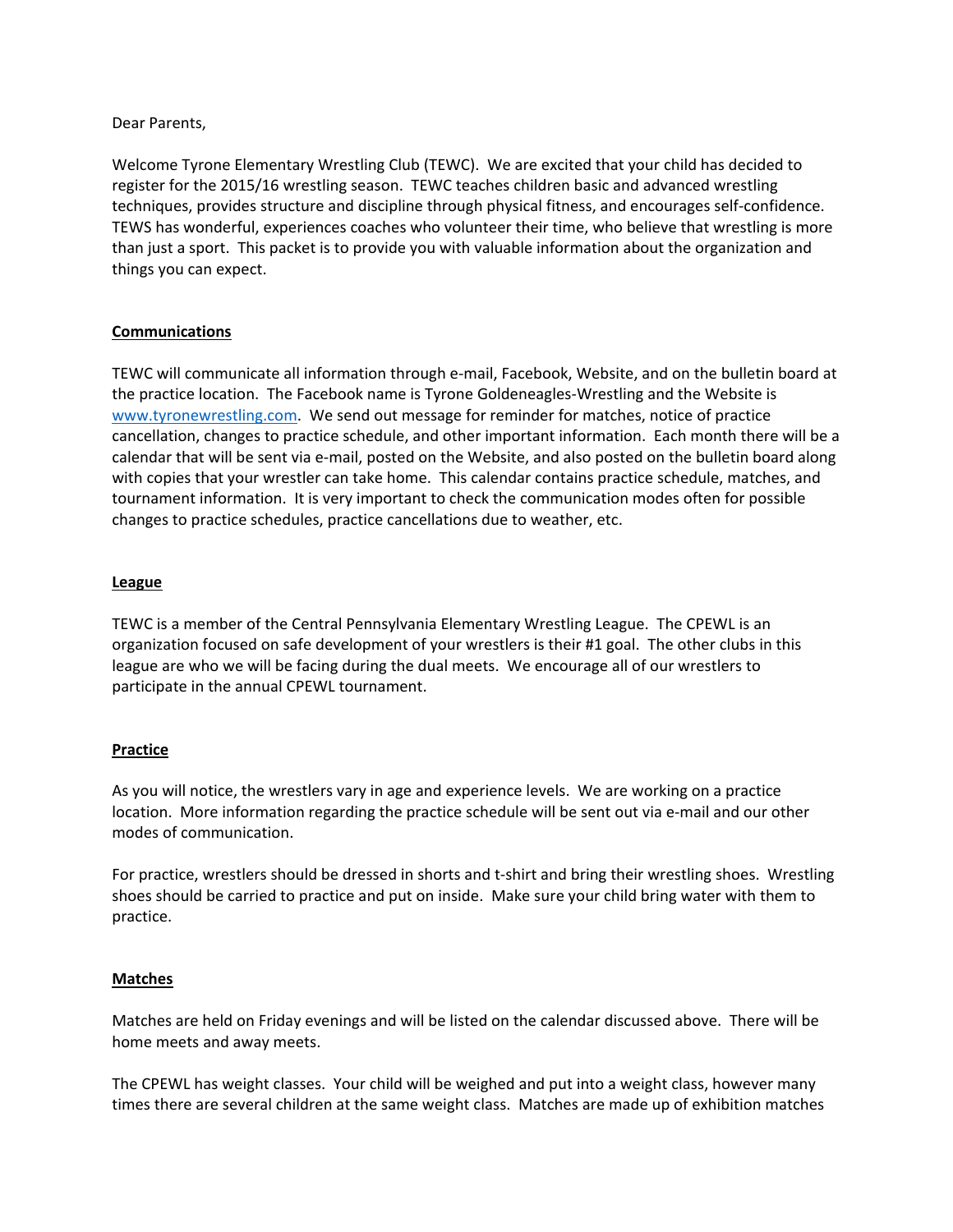and varsity matches. The head coach, in consultation with the coaching staff, makes up the varsity line up. Some weight classes may require a wrestle off to determine who will wrestle the varsity position. After the first match, there is a white board with a listing of weight and the name of the wrestler holding the varsity weight class position. If your wrestler would like to wrestle for the varsity position in his/her weight class your child's name goes next to the name in the varsity position. The coaches will determine the date for the wrestle offs which will take place at the end of determine the varsity wrestler. That date will be listed on the white board.

If your wrestler is not on the varsity team, they will still have an opportunity to wrestle in exhibition matches. Depending on the number of wrestlers from the opposing team, your wrestler could wrestle 1‐3 times. At times, these wrestlers can have more matches than a varsity wrestler. If your child is not on the varsity line up, after her/she is done wrestling exhibition we ask that they please sit with you in the stands. At that time you are free to leave with your child or can stay and cheer on his/her fellow wrestlers.

If your child cannot attend the match, please let the coach know as soon as possible, especially if they are in the varsity line‐up.

# **Uniform**

We are in the process of ordering new singlets for the upcoming season. Each wrestler should wear the team singlet to all matches and league tournaments. The estimated cost for the singlet will be \$40‐\$50 and they will be available before the first tournament.

# **Tournaments**

TEWC wrestlers are highly encourage to participate in tournaments. Especially the tournaments hosted by Tyrone.

The Walk, Westley and Wallace Memorial Tournament will be held on Saturday, November 28, 2015. The Tyrone Novice Tournament (wrestlers with 1‐2 experience) will be held on Sunday, November 29, 2015. Both tournaments will be held at the Tyrone Area High School Gym. Attached is more information on both of these tournaments.

Here are some suggestions of thing to bring to tournaments.

- $\triangleright$  Some sort of handheld game for the in-between waiting times
- $\triangleright$  Healthy snacks (fruit, oatmeal/breakfast bars, veggies, pretzels, peanut butter, etc.)
- $\triangleright$  Water and Gatorade
- $\triangleright$  Pillow and/or a small blanket (bleachers and gym floor can be quite hard)
- $\triangleright$  Camera (we need pictures for the Website and end of the year banquet)
- $\triangleright$  Wrestling gear (wrestling shoes, singlet, headgear, etc.)
- $\triangleright$  Books, magazines, homework, sketch pads, and writing utensils
- Tylenol/Advil
- $\triangleright$  Patience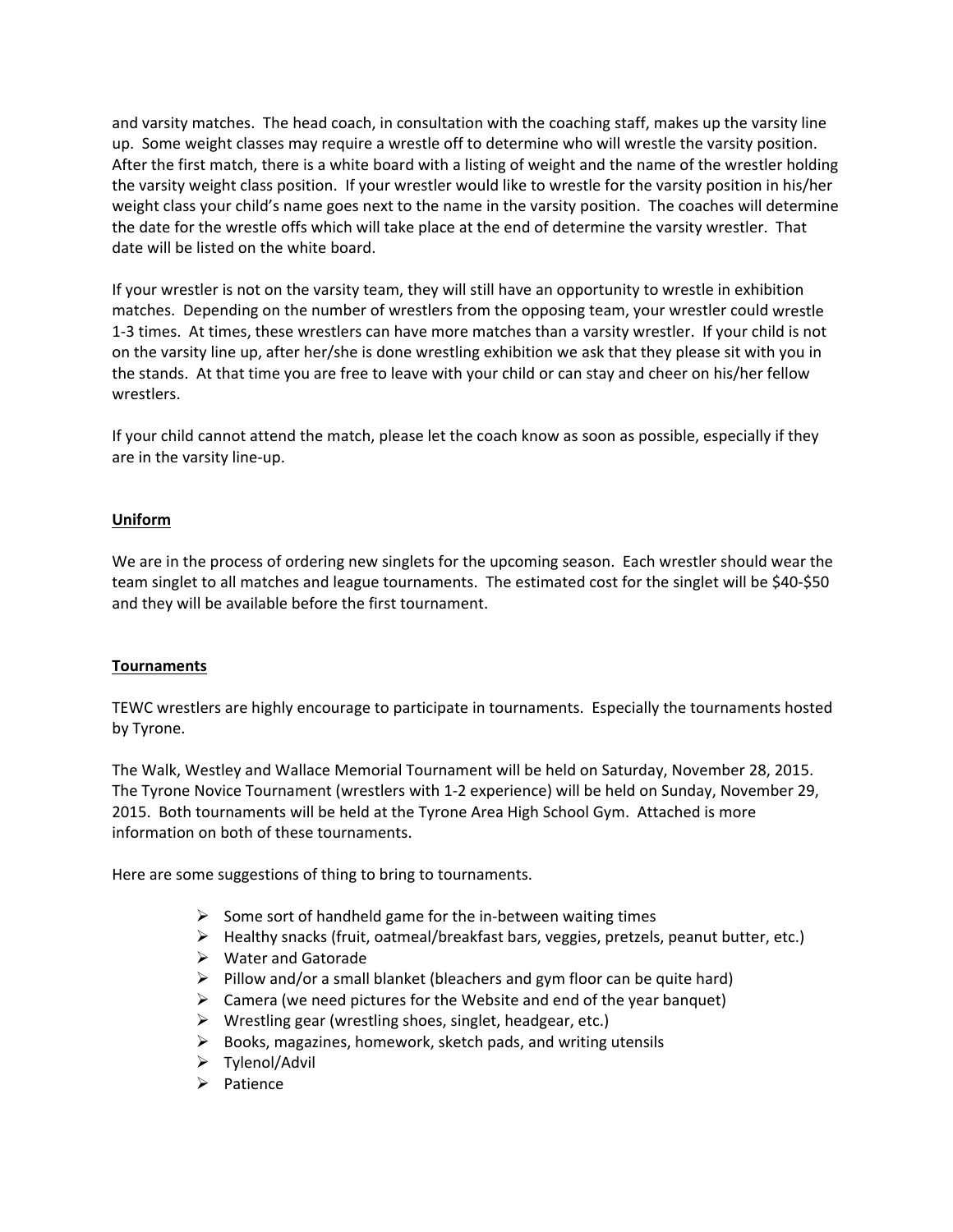We will forward more information about Tournaments as they become available. If you have any question if your wrestler should attend a tournament please contact the coach for guidance.

# **Fundraising**

This year we will have the following fundraising events:

- 1. Steeler Chances Giving away 2 tickets to 2 Steeler games. The cost is \$5 per chance. Each wrestler is required to sell 20 chances. Chances were handed out at registration sign ups and are to be returned the week of November  $16<sup>th</sup>$ . Please sure to have your chances along with the money in an envelope with your child's name on the envelope. If you would like to sell more than 20 chances please contact Danyel Barkman.
- 2. Gun Chances Giving away 5 guns and the cost is \$5 per chance. Each wrestler will be required to sell 20 chances. More information will be forthcoming.
- 3. The Tyrone Novice Tournament on November 29. We will need parents to volunteer to work different areas at the tournament and to donate items for the concession stand. There will be an on‐line sign up for food and drink donations and also shifts to work the concession stand. We will send out more information regarding the tournament and how to sign up to assist. Parent involvement is very critical in making this tournament a success.

Fundraising can be overwhelming which is why we try to keep our fundraising to a minimum. We ask that each wrestler's participate in these 3 events.

# **Clothing Apparel**

This year we will be selling t-shirts and sweatshirts. We have tried to keep the pricing for apparel as low as possible. When turning in orders please place the order form and money in a sealed envelope with your child's name on the envelope.

# **Concessions**

At each home match we have an admission table, 50/50 table, and concession table. We do not want to assign parents to work any of these and would appreciate if parents would offer to work. Once we have the matches scheduled there will be an on-line sign up. Please watch your e-mails for that information. If we don't receive enough volunteers we will have to schedule parents to work.

# **Banquet**

At of the end of the wrestling season (usually near the end of March/beginning of April) we host a banquet. At the banquet there will be awards handed out and gifts are given to the wrestlers. Funds raised during the fundraisers help support the banquet. Notice of the banquet will be communicated through our communication modes.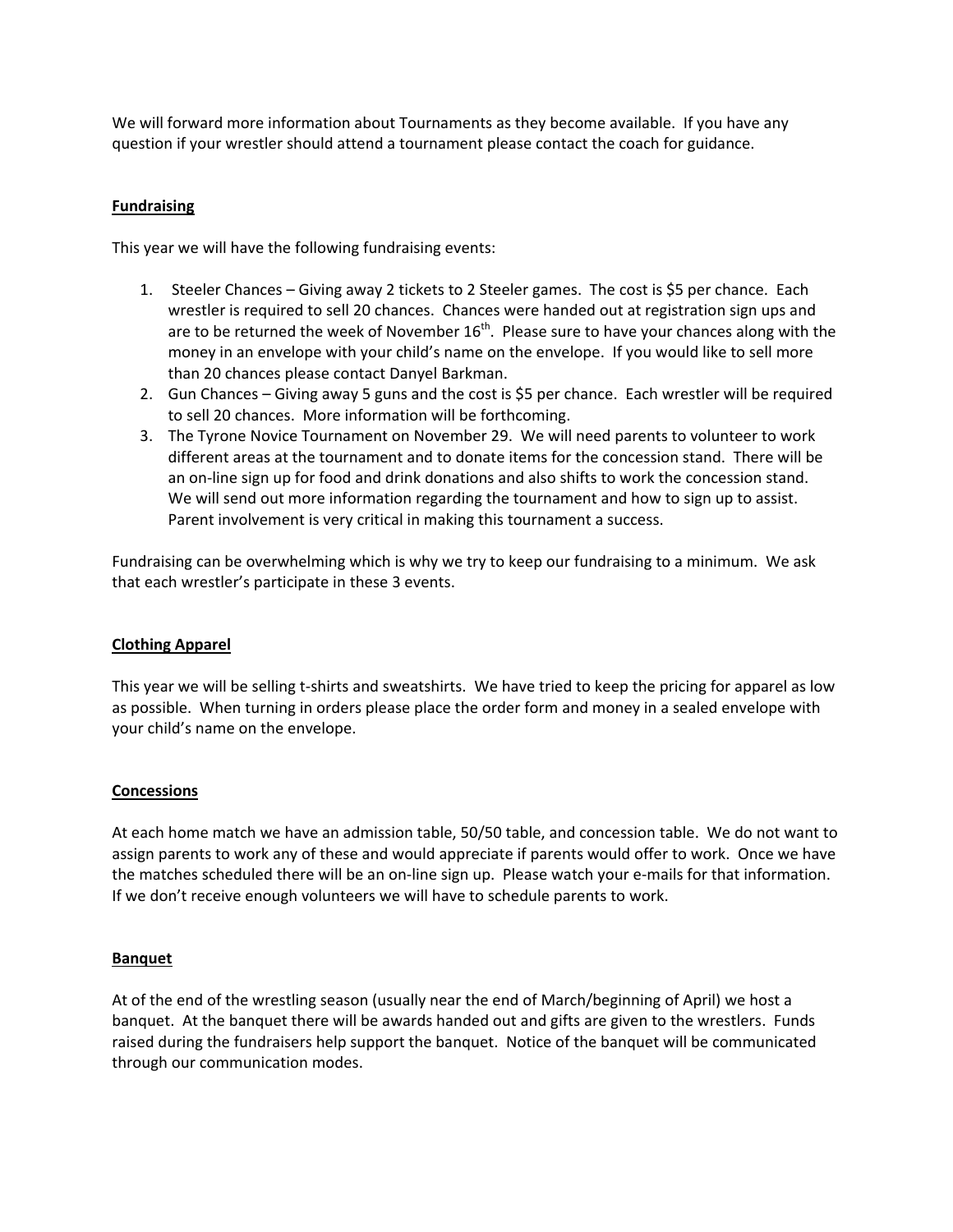#### **Coaches**

All coaches volunteer their time and are very passionate about the wrestling program. If you are interested in assisting with coaching please contact Tommy Rumbarger.

#### **Other Information**

The TEWC Board works closely with the Varsity Wrestling Boosters. We have recently purchased new mats for the programs. Both organizations are working to have Tyrone Wrestling program be a strong program as some have remember from the past. One item we are working on is looking for a permanent home for the elementary program for practice and clinics.

If you have any questions at any time please contact one of the members on the board. We want you and your child to have a wonderful wrestling experience.

Sincerely,

TEWC Board Tom Rumbarger, President Buddy Walk, Vice President Jen Wood, Secretary Deanna Heichel, Treasurer Adam Weber, Parent Representative Amy Weaver, Public Relations Danyel Barkman, Fundraiser Trustee